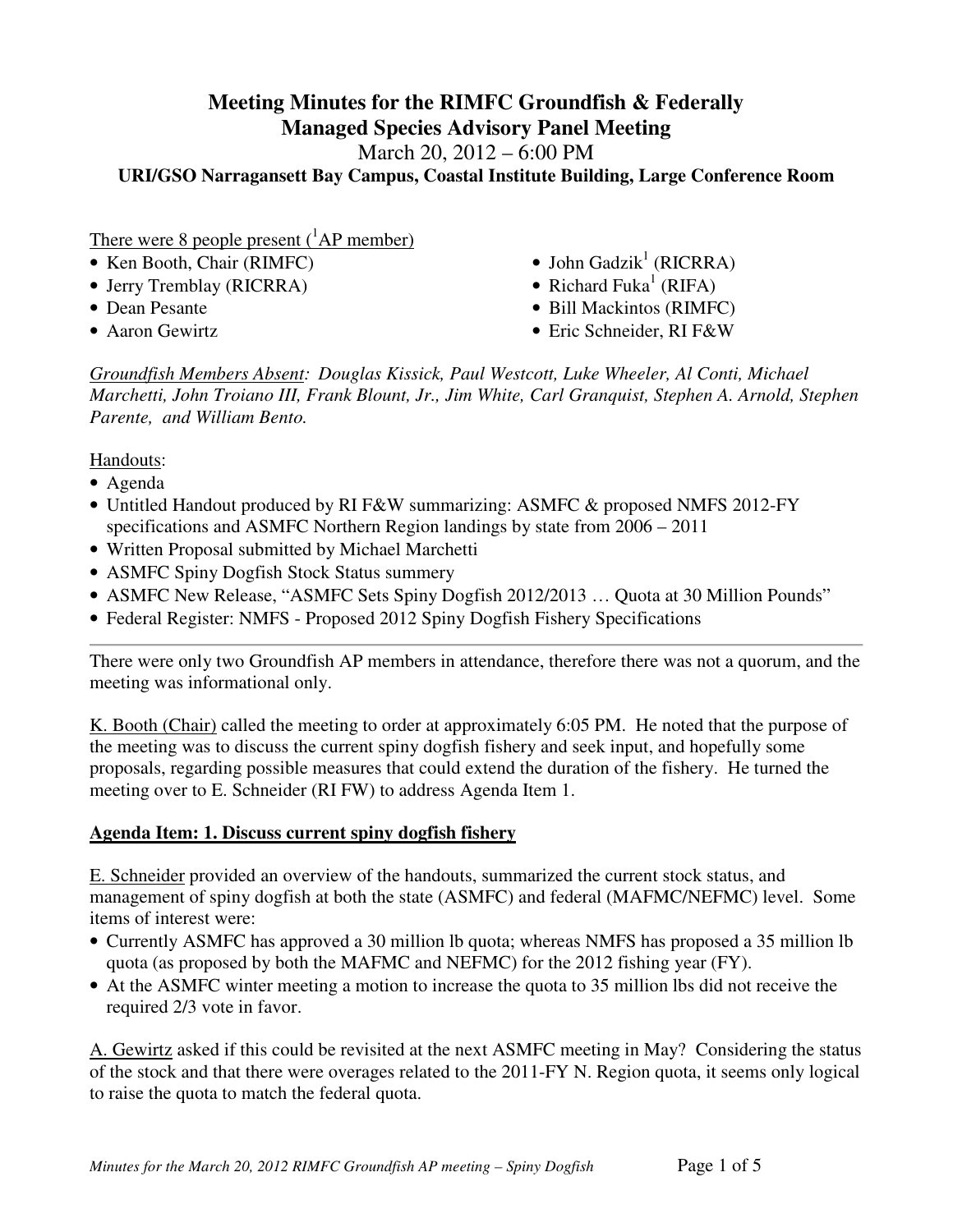**Consensus Agreement from the Group:** Request that at the next ASMFC meeting in May, a RI Representative make a motion to revisit the Spiny Dogfish quota and increase the quota to the match the federally proposed quota of 35.694 million lbs.

E. Schneider concluded the overview of spiny dogfish management (Agenda Item 1). The only other issue receiving comment was regarding how the state-water management of spiny dogfish has changed over time:

• i.e., from 2 periods, to a Northern and Southern Region, to N. Region and state shares for the S. Region.

B. Mackintosh stated that prior to splitting the state-water management into 2 Regions, RI always considered itself to be in the winter fishery. When RI was placed in the N. Region, RI lost it's winter fishery and could no longer fish for spiny dogfish in Nov. and Dec. when they were inshore and right on the beach.

- "We'd like to figure out how to catch fish during our traditional winter months. Under the current management there's no way to have a fall/winter fishery in the N. Region unless we convince other
	- N. Region states to alter management and create a spring and fall fishery" (see Proposal 2 below).
		- Note that in the winter RI fishers travel  $<$  3 miles to catch dogfish and can get 5 cents more a pound compared to the summer when you may have to travel 12 miles to catch dogfish and they're worth less money.
		- Given the current market (no guarantee on future prices), there appears to be an opportunity to increase value to the fishery while reducing costs to harvest, as well as increasing safety for winter fishers since there would be an additional inshore fishery open during the winter.
- The other problem is that you can't get away from Dogfish in the fall/winter, especially this year. So you're catching them anyway and discarding all of them since the fishery is closed.

K. Booth asked about the current number of participants in the fishery, for two reasons.

- First, are there so many participants that RI DEM would incur significant costs and/or logistical hurdles to administer Proposal 2?
- Do you expect there to be enough interest in the Fall fishery for this to be worth the effort?

B. Mackintosh thought that there would be enough interest in the Fall fishery, especially in RI to be worth it.

E. Schneider noted that the discussion was moving into Agenda Item 2 and that he wanted to provide a little background regarding what the Division is seeking from industry during this meeting.

## **Agenda Item: 2. Discuss possible modifications to seasons and/or possession limits to prolong season**

E. Schneider then stated the Division is seeking both:

- Long-term options that can be discussed at ASMFC and possibly NEFMC with hopes of implementation for the 2013-FY, as well as
- Short-term options that could be discussed with other N. Region states for the 2012-FY.
	- Note that possible management options for the 2012-FY are limited given that the FY begins on May 1.
	- E. Schneider added that the short-term option(s) is in response to a petition submitted by  $D$ . Pesante. The Division has made contact with other N. Region states to see if there is any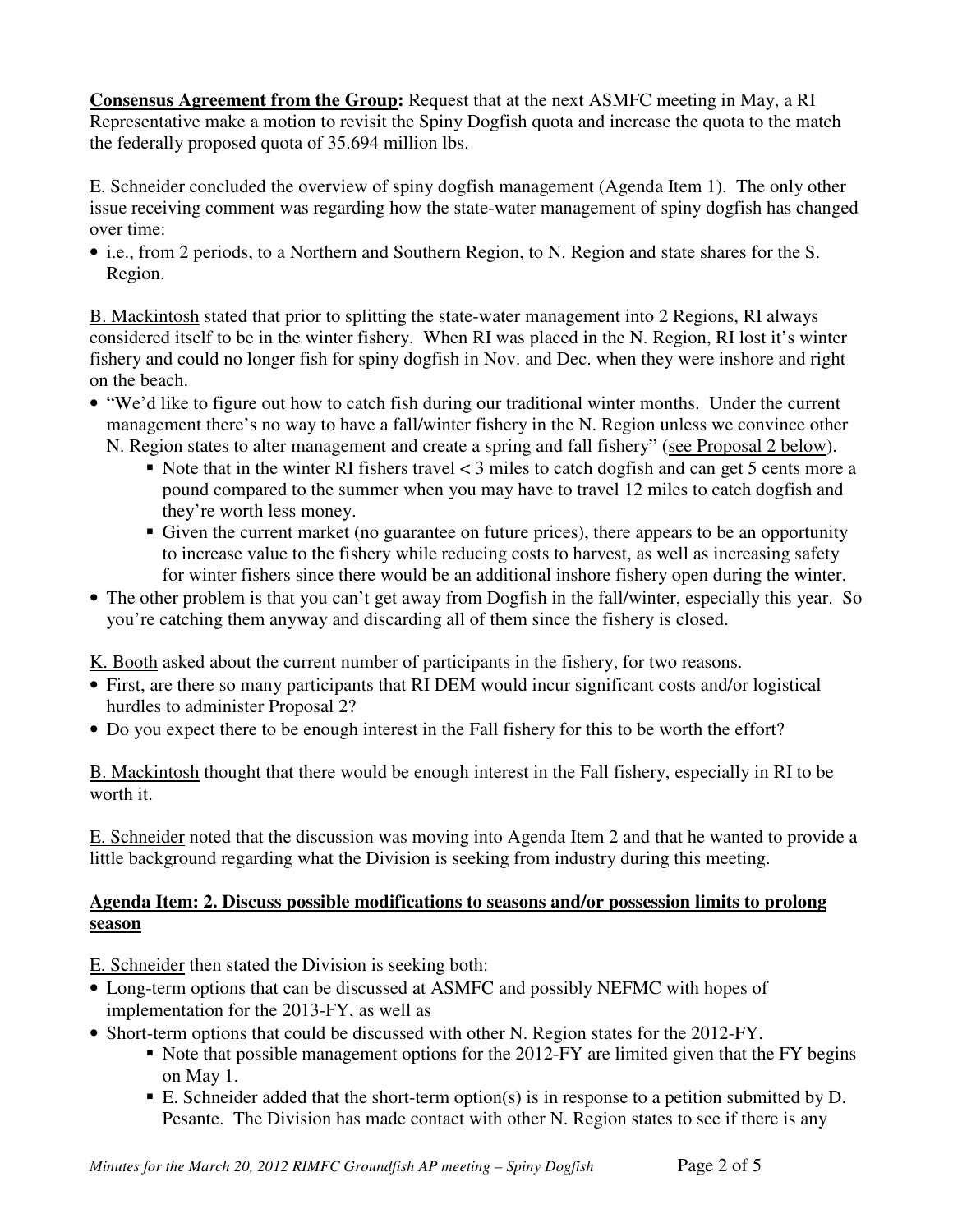interest in possibly entering into a regional agreement to alter seasons or possession limits to prolong the 2012-FY.

o He was hopefull this meeting would result in some short-term proposals that could be shared with other states and brought to public hearing and the RIMFC.

#### **The remainder of the meeting was dedicated to formulating and discussing the proposed options detailed below.**

#### **In summery:**

- 1. The group did not specifically comment on proposal 1.
- 2. There was consensus agreement from the group to pursue proposal 2 for the 2013-FY.
	- E. Schneider explained that it's logistically impossible for proposal 2 to be enacted in time for the 2012-FY. Thus, this is a long-term proposal.
- 3. There was consensus agreement that proposals 3, 4, 5, & 6 *may be acceptable*, but the group would like more details prior to offering full support for a given proposal.
	- The group requested that:
		- o The Division contact other N. Region states to see if any of the short-term proposals (4, 5, & 6) are viewed as potentially viable.
		- o If any proposals are view as potentially viable, the group would like the Division to analyze landings data to estimate if the 2012-FY would be extended by altering possession limits and what type of extension could be obtained (1 week, 1 month, etc).
- 4. There was much discussion regarding whether a possession limit < 3,000 was acceptable.
	- At times there was a majority agreeing that a possession limit  $\langle 3,000 \rangle$  lbs/day really wouldn't provide enough incentive to make it worth fishing for dogfish.
	- At other times there was consensus to consider a possession limit reduction  $(< 3,000$  lbs/day) if it would prolong the fishery into the fall and if it appeared the price would stay up.
- Bottom line: see No. 3 above (i.e. bounce proposals off other states and reconvene as needed) 5. There was consensus agreement that the present single-species management approach for both
- spiny dogfish and skate is not working and new management approaches are needed.
	- It's widely believed that other species, such as cod, can not and will not rebuild until new management approaches of spiny dogfish and skate are implemented.
	- It seems that ecosystem based management (EBM) may offer a viable alternative management approach.

# **PROPOSALS**

#### **Long-term options:**

Proposal 1 – offered by Michael Marchetti via email prior to meeting

- See attached proposal
	- In short, suggests to increase the quota to conceivably last through most of the year.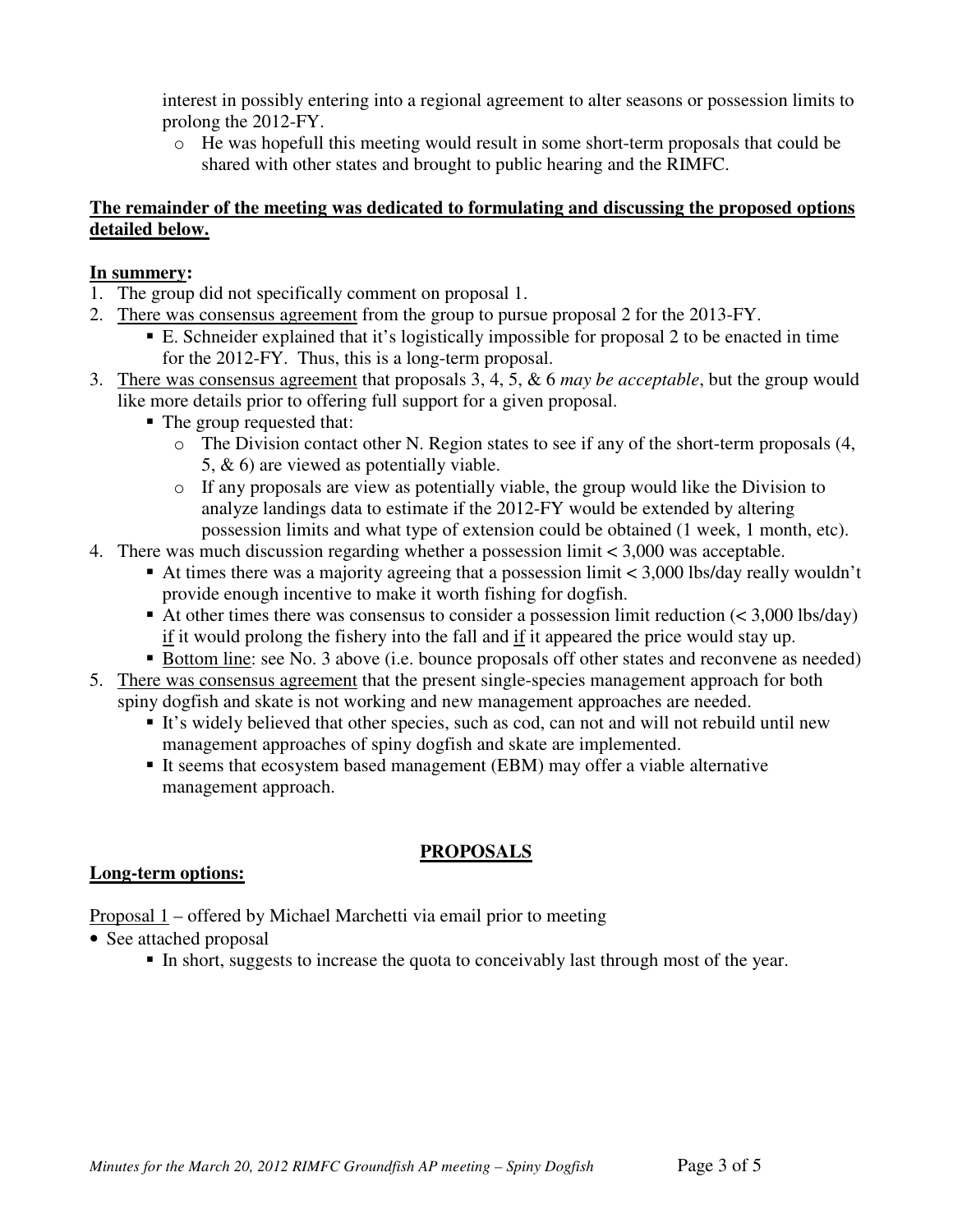#### Proposal 2 – offered by Bill Mackintosh

- Establish a spring and fall fishery in the N. Region by creating 2 seasons or sub-periods:
	- Spring:  $May Oct$ 
		- $\blacksquare$  Fall: July April
- The overlap in sub-periods is designed to
	- allow both spring and fall fishers to participate during the summer (July-Oct) and
	- hopefully keep the fishery open into the fall, benefiting processors and local fishers alike
- Each participant must enroll in one, and only one sub-period
- Quota for each sub-period is calculated by multiplying the N. Region quota by the percentage of total participants enrolled in a given sub-period
	- e.g., If 400 of 1,000 N. Region participants enrolled in the spring sub-period, then  $40\%$  of the N. Region quota would go to the spring and 60% to the fall.
- This would require all N. Region states and NEFMC to establish a management program that could issue "permits" (or endorsements) for each sub-period, as well as manage quota for each sub-period.

## Proposal 3 – offered by A. Gewirtz

- Pursue state shares for the N. Region or RI succeed from the N. Region in order to have more control over its fishery.
	- This was considered less favorable than proposal 2, given that
		- $\circ$  this could result in a RI state quota that is  $\lt$  recent landings and
		- o would not afford RI the opportunity to increase its future share of the regional fishery

## **Short-term options to be considered for regional agreement with other states for the 2012-FY:**

## Proposal 4 – offered by A. Gewirtz

- Via a regional agreement, reduce the daily possession limit to 2,000 lbs for the first 2 months of the season (May and June) to slow landings and hopefully prolong the fishery into the fall.
	- Would look like:
		- o May-June: 2,000 lbs/day
		- o July-April: 3,000 lbs/day
- This would not introduce a closure and should provide a steady supply to processors.
- If deemed potentially viable by other N. Region states, would like the Division to estimate how much longer the season may be prolonged by reducing possession limit.

## Proposal 5 – offered by Dean Pesante

- Via a regional agreement, create 4 sub-periods each of which would receive ¼ of the regional quota.
- The possession limit for each sub-period would start at 2,000 lbs and then increase to 3,000 lbs if it was determined that the quota would not be harvested by the end of the sub-period.
- If the quota for a given sub-period is reached, the possession limit would be reduced to 2,000 lbs until the start of the next sub-period.

# Proposal 6 – offered by Dean Pesante

- Via a regional agreement, create 4 sub-periods each of which would receive ¼ of the regional quota.
- The possession limit for each sub-period would start at 3,000 lbs and then decrease to 2,000 lbs if/when a given percent (e.g. 90%) of the quota is reached.
- Possession limit remains at 2,000 lbs until the start of the next sub-period.